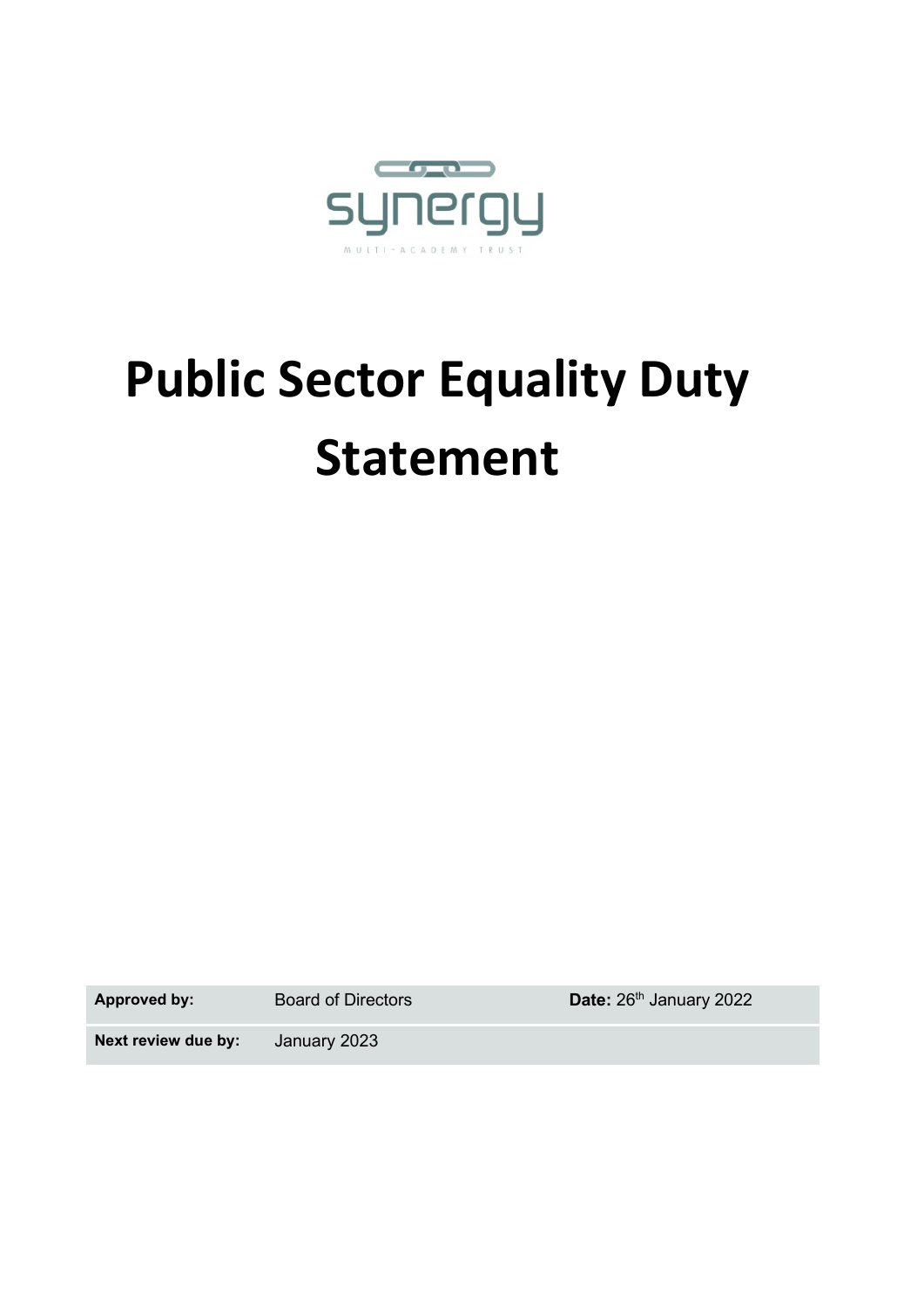# **Contents**

|                                                                | <b>Public Sector Equality Duty Statement</b> | $\mathbf{1}$ |  |
|----------------------------------------------------------------|----------------------------------------------|--------------|--|
|                                                                | <b>Introduction</b>                          | $\mathbf{1}$ |  |
| 2.                                                             | Due Regard                                   | $\mathbf{1}$ |  |
| 3.                                                             | <b>Collecting and Using Information</b>      | 1            |  |
| 4.                                                             | <b>Publication of Equality Information</b>   | 3            |  |
| Appendix 1: Staffing Information Analysis and Draft Objectives |                                              |              |  |
| <b>Staffing Information Analysis and Draft Objectives</b>      |                                              |              |  |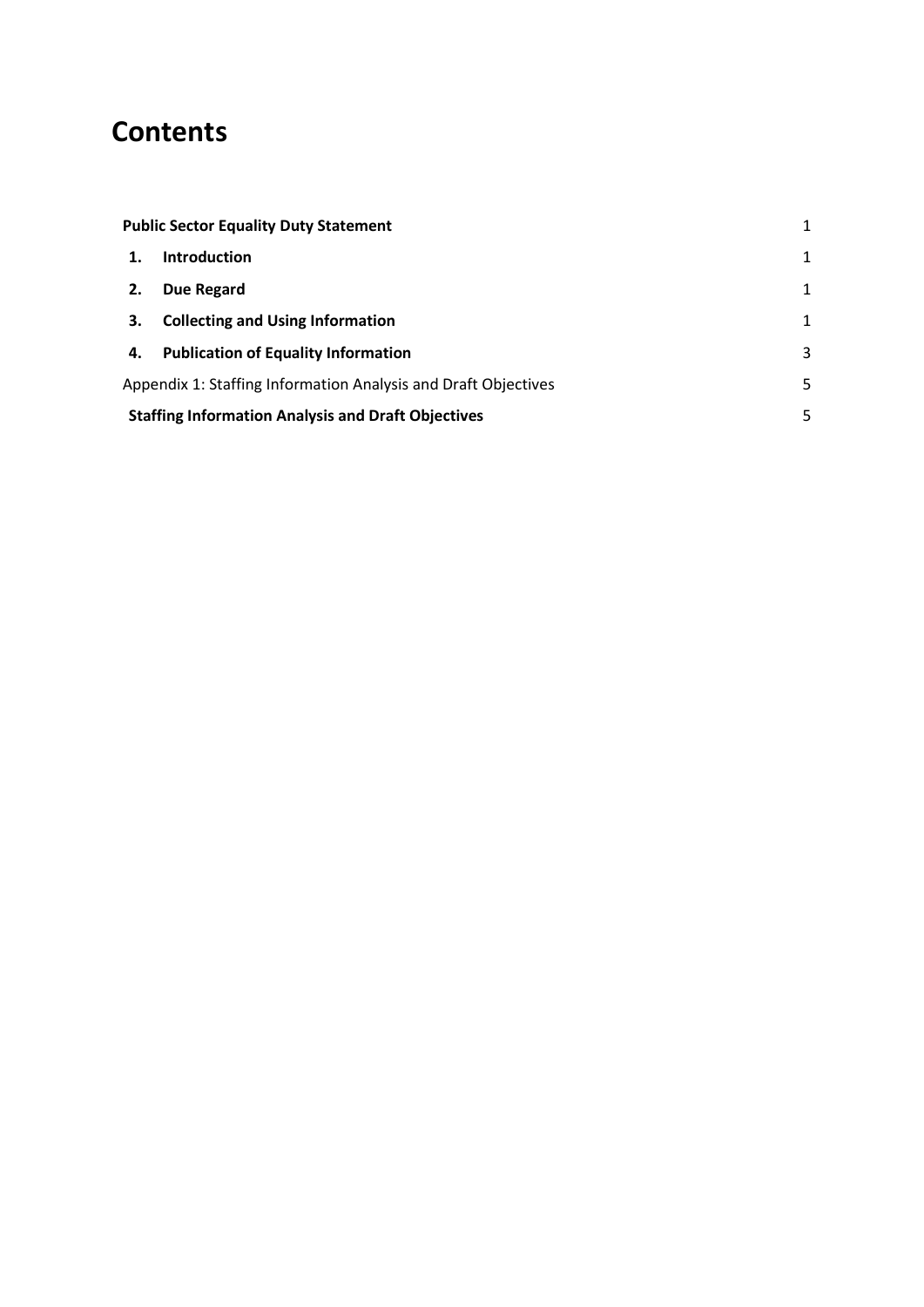# <span id="page-2-0"></span>**Public Sector Equality Duty Statement**

## <span id="page-2-1"></span>**1. Introduction**

- 1.1. This document describes how Synergy Multi Academy Trust intends to fulfil its responsibilities under the Public Sector Equality Duty with regard to its workforce.
- 1.2. The Equality Objectives will be part of School Improvement Plans and information will be published on school websites.

## <span id="page-2-2"></span>**2. Due Regard**

- 2.1. Due regard means giving relevant and proportionate consideration to the duty or decision.
- 2.2. We will have due regard to the need to:
	- $2.2.1.$ Eliminate unlawful discrimination, harassment, victimisation and any other conduct prohibited by the Equality Act.
	- $2.2.2.$ Advance equality of opportunity between people who share a protected characteristic and people who do not share it.
	- $2.2.3.$ Foster good relations between people who share a protected characteristic and those who do not share it.

# <span id="page-2-3"></span>**3. Collecting and Using Information**

- 3.1. We will collect information to identify key issues in order to:
	- $3.1.1.$ Understand the impact of our policies, practices and decisions on people with different protected characteristics, and thereby plan them more effectively.
	- $3.1.2.$ Assess whether we are discriminating unlawfully when carrying out any of our functions.
	- $3.1.3.$ Identify what the key equality issues are for our organisation.
- 3.2. We will collect information to assess performance in order to:
	- $3.2.1.$ Benchmark our performance and processes against those of similar organisations, nationally or locally.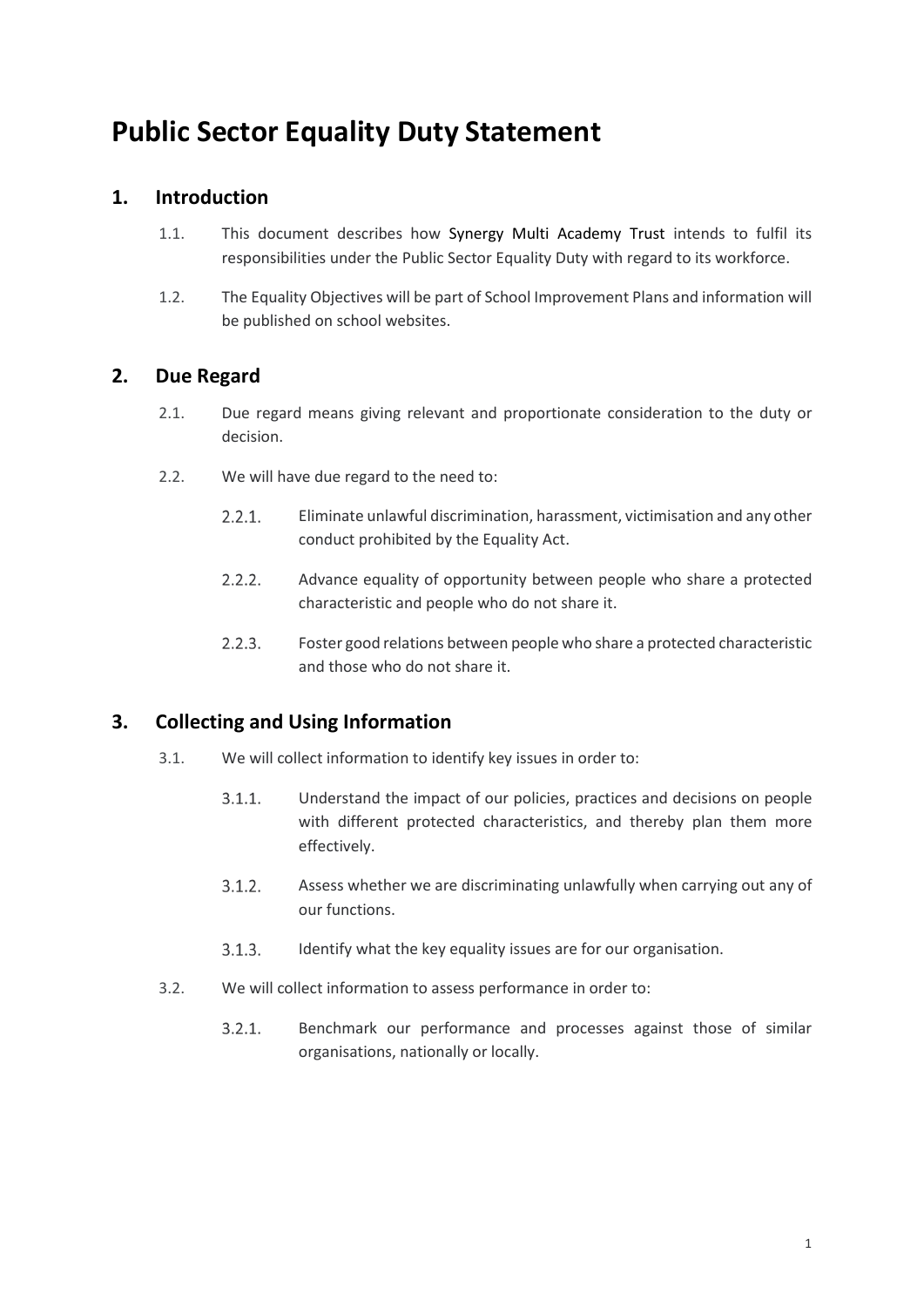- 3.3. We will collect information to take action against discrimination by:
	- $3.3.1.$ Considering taking steps to meet the needs of staff who share relevant protected characteristics.
	- $3.3.2.$ Identifying if there are any actions, we can take to avoid discrimination and harassment, advance equality of opportunity or foster good relations.
	- $3.3.3.$ Making informed decisions about policies and practices which are based on evidence about the impact of our activities on equality.
	- $3.3.4.$ Developing equality objectives to meet specific duties.
	- $3.3.5.$ Having due regard to the aims of the general equality duty by ensuring that staff have appropriate information for decision-making.
- 3.4. We will work towards developing an equality profile of employees to help us to understand key equality issues in our workforce, including any evidence of pay gaps or 'occupational segregation' i.e., employees with certain protected characteristics being over-represented in particular roles, for example, women as cleaners, or at certain grades. In addition, we note that it is likely to be useful to collect and consider information, appropriately disaggregated, about:
	- Recruitment and promotion
	- Numbers of part-time and full-time staff
	- Pay and remuneration
	- **Training**
	- Return to work of women on maternity leave
	- Return to work of disabled employees following sick leave relating to their disability
	- Appraisals
	- Grievances (including about harassment)
	- Disciplinary action (including for harassment
	- Dismissals and other reasons for leaving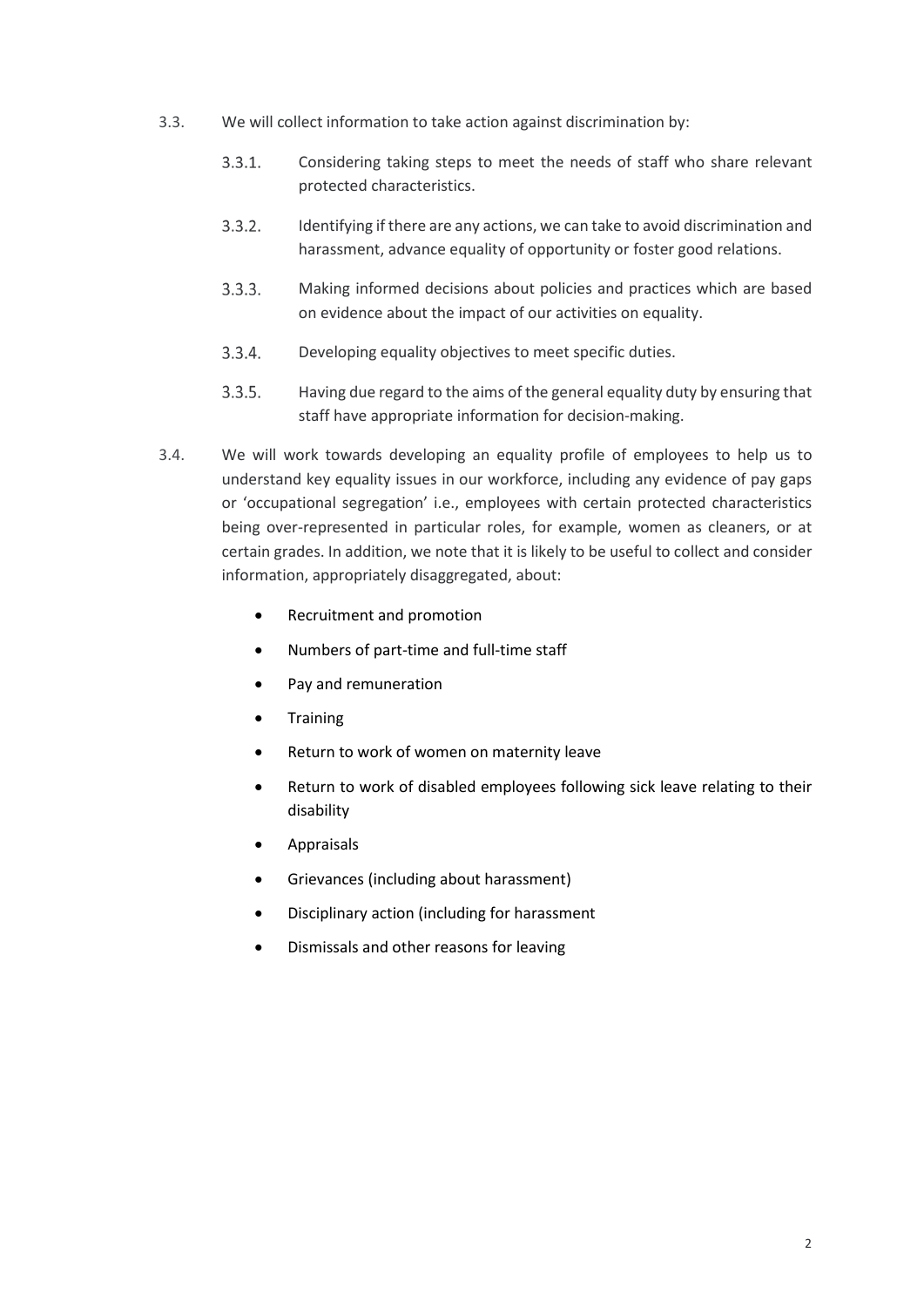## <span id="page-4-0"></span>**4. Publication of Equality Information**

- 4.1. We will publish relevant, proportionate information which is broad enough to give a full picture of performance across our schools. We will demonstrate how we have used this information to have due regard to all three aims of the duty, for all relevant protected characteristics. Our information will usually fall into two main categories:
	- $4.1.1.$ Information to identify equality issues. Examples of this include equality monitoring information about employees, information about the effect of our activities on people with different protected characteristics or any engagement we may have carried out.
	- $4.1.2.$ Information about steps taken to have due regard to the aims of the general equality duty. For example, any records we have about how we had due regard in making certain decisions, information that was considered in that decision-making (including engagement), consideration of steps to mitigate adverse impacts or details of policies to address equality concerns.
- 4.2. We note that the Equalities and Human Rights Commission would normally expect to see the following information:
	- $4.2.1.$ The ethnicity, disability, gender and age distribution of our workforce at different grades, and whether they are full or part-time.
	- $4.2.2.$ An indication of the likely representation on sexual orientation and religion and belief provided that no-one can be identified as a result.
	- $4.2.3.$ An indication of any issues for transsexual staff, based on engagement with transsexual staff or equality organisations.
	- $4.2.4.$ Gender pay gap information.
	- $4.2.5.$ Information about occupational segregation.
	- $4.2.6.$ Grievance and dismissal information for people with relevant protected characteristics.
	- $4.2.7.$ Complaints about discrimination and other prohibited conduct from staff.
	- $4.2.8.$ Details and feedback of engagement with staff and trade unions.
	- $4.2.9.$ Quantitative and qualitative research with employees, e.g., staff surveys.
	- $4.2.10.$ Records of how we have had due regard to the aims of the duty in decisionmaking with regard to our employment, including any assessments of the impact on equality and any evidence used.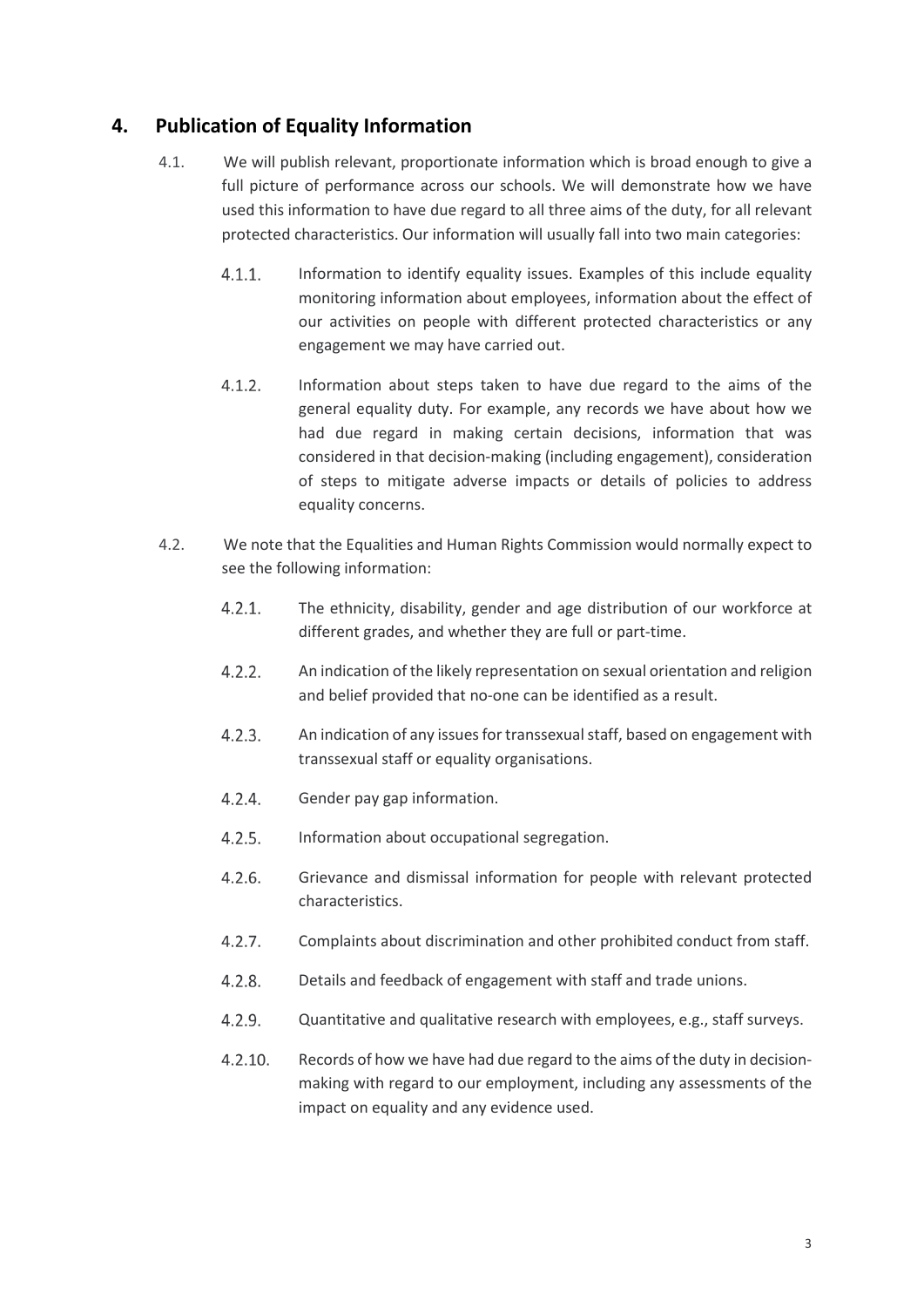Details of policies and programmes that have been put into place to  $4.2.11.$ address equality concerns raised by staff and trade unions.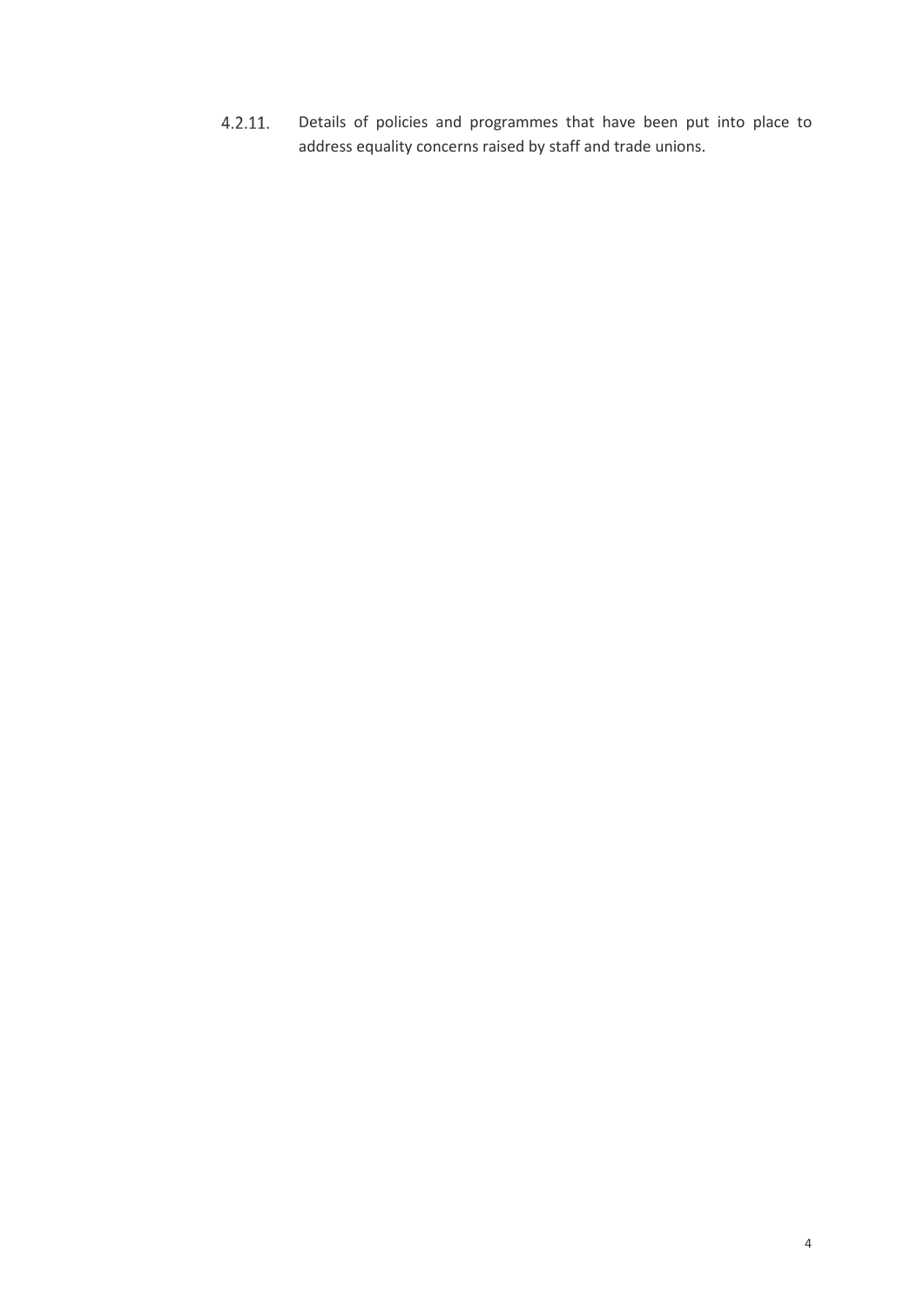# <span id="page-6-0"></span>Appendix 1: Staffing Information Analysis and Draft **Objectives**

# <span id="page-6-1"></span>**Staffing Information Analysis and Draft Objectives**

The analysis could be separated into specific categories of staff, e.g., teaching and support staff.

### **1. Staffing Complement of the School for the year 200x-200y**

| Full-time    | Ethnicity | Disability |
|--------------|-----------|------------|
| X Men        |           |            |
| X Women      |           |            |
| X Non-binary |           |            |
| Part-time    | Ethnicity | Disability |
| X Men        |           |            |
| X Women      |           |            |
| X non-binary |           |            |

### **2. Recruitment, Promotion, Performance Pay and Training by Gender, Ethnicity and Disability**

|                         | Total | Male | Female | Ethnicity | Disability |
|-------------------------|-------|------|--------|-----------|------------|
| Promoted internally     |       |      |        |           |            |
| Recruited               |       |      |        |           |            |
| Performance Pay Awarded |       |      |        |           |            |
| Training courses        |       |      |        |           |            |